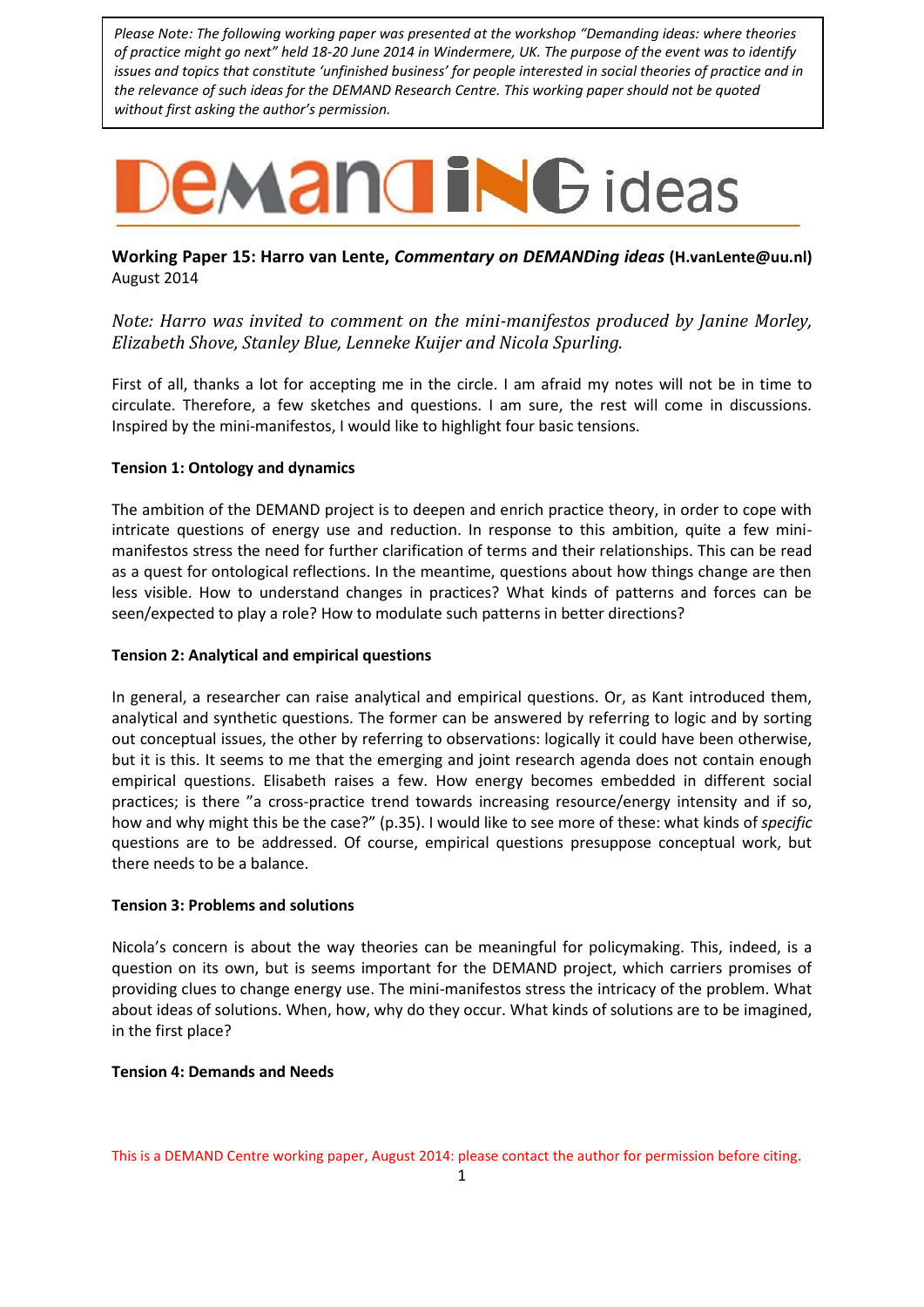While 'demand' is in the title of the project(s), the very notion of 'demand' is less problematized. I have worked on the issue of needs, and studied how needs have been defined. I find it intriguing that needs change. Given the central position of 'needs' in the understanding of sustainability, I think this is a central issue. Depending on time and occasion, I could expand a bit on this. For now, I add an abstract and two figures that summarize my thoughts.

"When technologies are promised, developed and used, many things change in the same movement. One of the ambitions of anticipating such changes is to improve the embedding of technology in society and to do 'better' the next time. A change that often is overlooked is the change in 'needs'. According to the old wisdom, need is the mother of invention. When an innovation is successful, the argument goes, there must have been a need for this, albeit 'latent'. On the other hand, history suggests that technological change will incite new needs. This raises the intriguing question how novelty and needs are co-produced. When needs are not pre-given, but dependent upon sociotechnical configurations, and, in fact, both cause and effect of technological change, a range of philosophical, sociological and design questions come to the fore.

In this paper I will address the central question by following two lines. First, the various uses of the concept of 'need' in technical change are studied and categorized. Here I explore various strands of innovation literature as well as technological and cultural criticism. A recurrent theme is whether and how what is conceived of as needs depends on the historical period and the locality. Central here is the institutional definition of needs by experts or markets. Second, I will review a few cases to reconstruct how needs are part of the co-evolutionary process of technical change and provides new suggestions how to anticipate science and technology in society.

The pattern that appears is that novelties are turned into needs and, subsequently, into rights. I conclude that the distinction between 'real' or 'genuine' needs on the one hand, and artificial needs on the other is misleading. Therefore, the question whether needs are real or artificial is not very helpful. The relevant and sensible question is which needs we can afford."



production of needs

This is a DEMAND Centre working paper, August 2014: please contact the author for permission before citing.